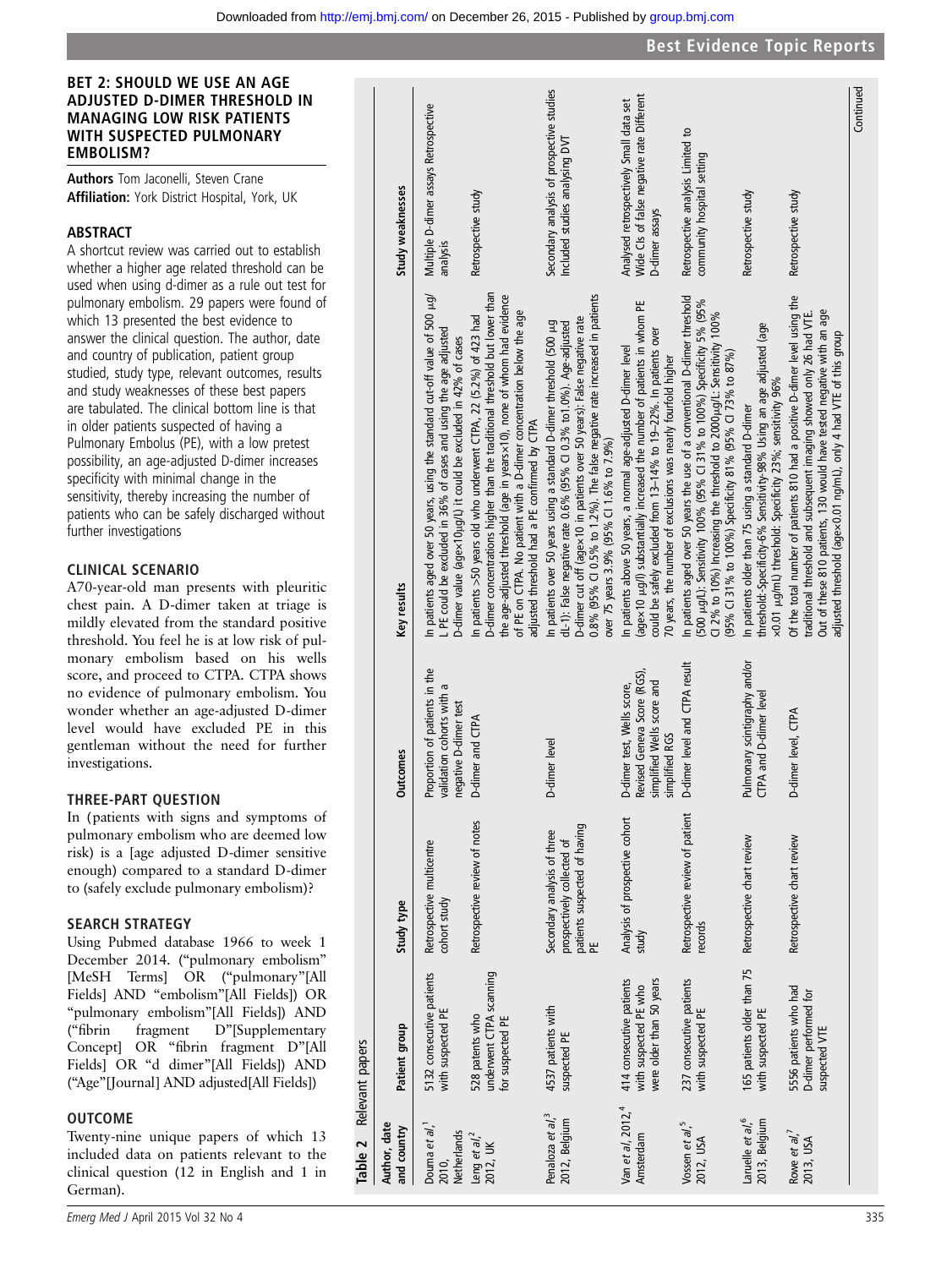|                      | Study weaknesses            | Multiple D-dimer assays used Multiple<br>different reference standards Included<br>studies looking at patients with<br>suspected DVT                                                                                   | Retrospective study Wide CI of age<br>adjusted cut-off value 0.3-1.6%                                                                                                                                                                                                                                                                                                      | Retrospective study                                                                                                                                                                                                                                                                                                                                                                                                                                                                                                       | Retrospective study                                                                                                                                                                                                                                                                                              | Multiple D-dimer assays used                                                                                                                                                                                                                                                                                               | misclassification bias in calculation of<br>Retrospective study Risk of<br><b>RGS</b>                                                                                                                                                                 |
|----------------------|-----------------------------|------------------------------------------------------------------------------------------------------------------------------------------------------------------------------------------------------------------------|----------------------------------------------------------------------------------------------------------------------------------------------------------------------------------------------------------------------------------------------------------------------------------------------------------------------------------------------------------------------------|---------------------------------------------------------------------------------------------------------------------------------------------------------------------------------------------------------------------------------------------------------------------------------------------------------------------------------------------------------------------------------------------------------------------------------------------------------------------------------------------------------------------------|------------------------------------------------------------------------------------------------------------------------------------------------------------------------------------------------------------------------------------------------------------------------------------------------------------------|----------------------------------------------------------------------------------------------------------------------------------------------------------------------------------------------------------------------------------------------------------------------------------------------------------------------------|-------------------------------------------------------------------------------------------------------------------------------------------------------------------------------------------------------------------------------------------------------|
|                      | Key results                 | 14.7% (95% Cl 11.3% to 18.6%). Using an age adjusted (age $\times$ 10 $\mu$ .g/L)<br>In patients older than 80 using a standard D-dimer threshold: Specificity<br>threshold: Specificity 35.2% (95% Cl 29.4% to 41.5%) | ruled out in 77% of patients. In patients >70 years, the negative prediction<br>of patients. Using the age-adjusted cut-off (age x0.016) mg/l) PE could be<br>Using the conventional cut-off of 0.5 mg/dL, PE could be excluded in 68%<br>accuracy of excluding a PE/DVT increased explicitly. The failure rate of the<br>age-adjusted value was 0.8% (95%Cl 0.3% to 1.6%) | Sensitivity 100% (95% CI 94.2% to 100%); Specificity 7.4% (95% CI 5.8%<br>age-adjusted D-dimer threshold (age in yearsx10 ng/ml): Sensitivity 97.4%<br>In patients older than 60 using a standard D-dimer threshold (500 ng/L):<br>to 9.2%); Using a decade age-adjusted D-dimer threshold (600 ng/L for<br>(95% Cl 90.2% to 99.6%); specificity 16.7% (95% Cl 14.4% to 19.2%)<br>61-70, 700 ng/L for 71-80 etc): Sensitivity 98.7% (95% CI 92.1% to<br>99.9%); Specificity 13.5% (95% CI 12.2% to 16.8%); Using a yearly | Sensitivity 100% (95% CI 90.5% to 100%); Specificity 6.5% (95% CI 2.6%<br>Sensitivity 100% (95% CI 90.5% to 100%); Specificity 0.0% (95% CI 0.0%<br>In patients older than 80 using a standard D-dimer threshold (490 ng/L):<br>to 2.4%); Using an age-adjusted D-dimer threshold (agex10 ng/mL):<br>to $10.4\%$ | could be excluded in 43 of 673 patients (6.4% (95% CI 4.8% to 8.5%) and<br>with the age-adjusted cutoff (agex10 µ.g/) 200 of 673 patients (29.7%<br>In patients 75 years or older using conventional cut-off of 500 µg/L PE<br>(95% CI 26.4% to 33.3%) could be excluded without any additional<br>false-negative findings | In patients aged over 50 years the use of a conventional D-dimer threshold<br>D-dimer threshold is used (age x 10 ng/mL) this results in 273 negative<br>yielded 104 negative D-dimer results (11.3%) When an age adjusted<br>D-dimer results (29.6%) |
|                      | <b>Outcomes</b>             | D-dimer level                                                                                                                                                                                                          | D-dimer                                                                                                                                                                                                                                                                                                                                                                    | CTPA and d-dimer                                                                                                                                                                                                                                                                                                                                                                                                                                                                                                          | D-dimer and CTPA                                                                                                                                                                                                                                                                                                 | for PE; D-dimer level and CTPA<br>RGS or the 2-level Wells score<br>result                                                                                                                                                                                                                                                 | RGS, D-dimer level and CTPA<br>result                                                                                                                                                                                                                 |
|                      | Study type                  | bivariate random effects<br>Systematic review and<br>meta-analysis                                                                                                                                                     | Retrospective cohort study                                                                                                                                                                                                                                                                                                                                                 | Retrospective study                                                                                                                                                                                                                                                                                                                                                                                                                                                                                                       | Retrospective cohort study                                                                                                                                                                                                                                                                                       | Multicentre, multinational,<br>prospective management<br>outcome study                                                                                                                                                                                                                                                     | Retrospective review of patient<br>records                                                                                                                                                                                                            |
|                      | Patient group               | clinical probability of VTE<br>cohorts) with a non-high<br>12497 patients (from 13                                                                                                                                     | 1033 patients with<br>suspected VTE                                                                                                                                                                                                                                                                                                                                        | 3063 patients with<br>suspected PE                                                                                                                                                                                                                                                                                                                                                                                                                                                                                        | 481 patients with<br>suspected PE                                                                                                                                                                                                                                                                                | 3346 patients with<br>suspected PE                                                                                                                                                                                                                                                                                         | 923 patients aged older<br>than 50 years with<br>suspected PE                                                                                                                                                                                         |
| Continued<br>Table 2 | Author, date<br>and country | Schouten et al, <sup>8</sup><br>Netherlands<br>2013.                                                                                                                                                                   | 2013, Germany<br>Verma et al, <sup>13</sup>                                                                                                                                                                                                                                                                                                                                | Gupta et al, <sup>9</sup><br>2014, USA                                                                                                                                                                                                                                                                                                                                                                                                                                                                                    | Polo Friz et al, 10<br>March 2014,<br>taly                                                                                                                                                                                                                                                                       | Righini et al, <sup>11</sup><br>Switzerland<br>2014,                                                                                                                                                                                                                                                                       | Woller et al, <sup>12</sup><br>2014, USA                                                                                                                                                                                                              |

#### COMMENTS

It is established knowledge that D-dimer, the fibrin degradation product, increases with age. Despite this many institutions use a fixed D-dimer level regardless of a patient's age. In patients with a low pretest probability of pulmonary embolism based on the Wells score or revised Geneva score, clinicians then proceed to a D-dimer blood test. If this is positive then imaging has to be performed, generally CTPA. This carries with it a risk of contrast-induced nephropathy and the economic impact of imaging costs and in-patient care. The above studies uniformly show that an age-adjusted D-dimer increases specificity with similar sensitivity rates in low risk patients suspected of having PE. This benefit increases with age. The threshold for the use of an age adjusted value differed between studies but were all at least above 50 years of age.

#### Clinical bottom line

In older patients suspected of having a PE, with a low pretest possibility, an age-adjusted D-dimer increases specificity with minimal change in the sensitivity, thereby increasing the number of patients who can be safely discharged without further investigations.

#### **REFERENCES**

- 1 Douma RA, le Gal G, Söhne M, et al. Potential of an age adjusted D-dimer cut-off value to improve the exclusion of pulmonary embolism in older patients: a retrospective analysis of three large cohorts. BMJ 2010;340:c1475.
- 2 Leng O, Sitaraaman HB. Application of age-adjusted D-dimer threshold for exclusion thromboembolism (PTE) in older patients: a retrospective study. Acute Med 2012;11:129–32.
- 3 Penaloza A, Roy PM, Kline J, et al. Performance of age-adjusted D-dimer cut-off to rule out pulmonary embolism. *J Thromb* Haemost 2012;10:1291–6.
- 4 Van Es J, Mos I, Douma R, et al. The combination of four different clinical decision rules and an age-adjusted D-dimer cut-off increases the number of patients in whom acute pulmonary embolism can safely be excluded. Thromb Haemost 2012;107:167–71.
- 5 Vossen JA, Albrektson J, Sensarma A, et al. Clinical usefulness of adjusted D-dimer cut-off values to exclude pulmonary embolism in a community hospital emergency department patient population. Acta Radiol 2012;53:765–8.